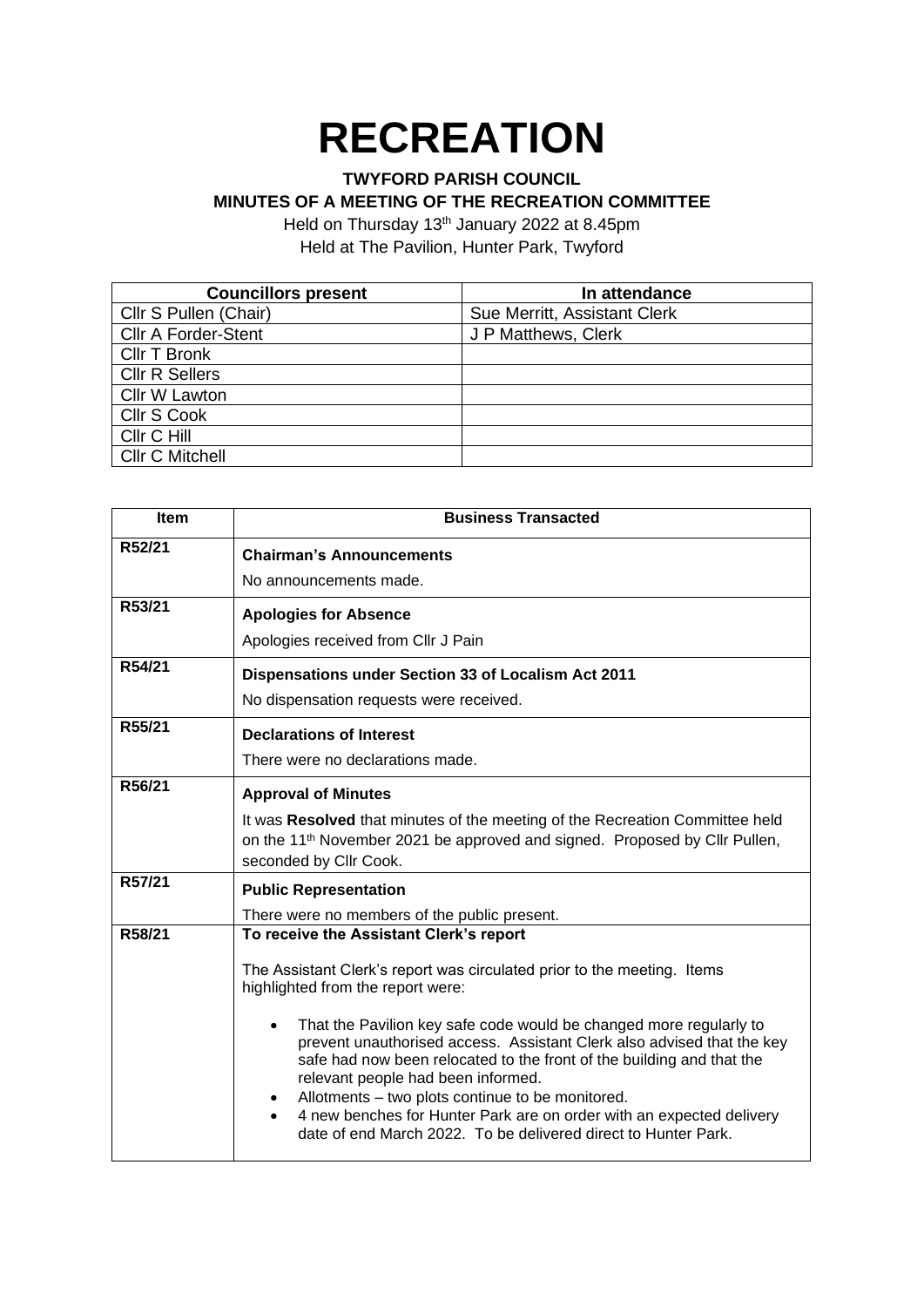| R59/21 | To receive the Maintenance list                                                                                                                                                                                                                                                                                                                                                                                                                                                                                                                                                                                                            |
|--------|--------------------------------------------------------------------------------------------------------------------------------------------------------------------------------------------------------------------------------------------------------------------------------------------------------------------------------------------------------------------------------------------------------------------------------------------------------------------------------------------------------------------------------------------------------------------------------------------------------------------------------------------|
|        | The maintenance list was circulated prior to the meeting. Assistant Clerk<br>informed Clirs that the following work had been completed since circulating the<br>list:                                                                                                                                                                                                                                                                                                                                                                                                                                                                      |
|        | Installation of paper towel dispensers in the kitchen and the disabled<br>$\bullet$<br>toilet providing more hygienic facilities for Pavilion users.<br>Replacement of a play area sign at Northfields that was split.<br>٠<br>Removal of a padlock from a shed of a vacant allotment plot ready for<br>$\bullet$<br>the new tenant.<br>The adjustment of the floodlight outside the Pavilion.<br>$\bullet$<br>The Pavilion key safe relocated to the front of the Pavilion<br>$\bullet$<br>The continuation of monthly water temperature checks at the Pavilion<br>$\bullet$<br>which is required to comply with the Legionnaires policy. |
|        | CIIr Cook reported that some wire fencing that had been rolled up and stored at<br>Northfields had been removed.                                                                                                                                                                                                                                                                                                                                                                                                                                                                                                                           |
|        | There were also discussions regarding the fencing at the top of the steps<br>between the allotments and the cricket field, to remove the return fence and<br>utilise it as a continuation of the remaining fence; John Paine and Nick Ranger<br>said they would help with this. It was also noted the area is extremely muddy.<br>Cllr Cook reported that she had obtained approximately 16 paving slabs and<br>would be meeting with John Paine and Nick Ranger to place them in front of<br>benches, but may be enough slabs to use in the muddy area at the top of the<br>steps.                                                        |
|        | CIIr Hill raised the issue of the muddy area in front of the allotment gates and said<br>there used to be gravel there. The Clerk advised that this path work could be<br>included with the allotment path renovation in 2022/23.                                                                                                                                                                                                                                                                                                                                                                                                          |
| R60/21 | To receive the annual Play Area Inspector's Report                                                                                                                                                                                                                                                                                                                                                                                                                                                                                                                                                                                         |
|        | The report was circulated prior to the meeting. There was nothing major to note<br>in the reports, areas of concern were listed as either low or very low risk.                                                                                                                                                                                                                                                                                                                                                                                                                                                                            |
|        | The Clerk is investigating the requirements for legal and insurance purposes.                                                                                                                                                                                                                                                                                                                                                                                                                                                                                                                                                              |
|        | Cllr Cook expressed concerned with the splits in the wood of the new climbing<br>frame, however, the advice in the report was to monitor.                                                                                                                                                                                                                                                                                                                                                                                                                                                                                                  |
|        | It was resolved to schedule all actions required into the maintenance list,<br>recording any maintenance carried out. There were also discussions<br>surrounding 3/6 monthly checks by a qualified inspector and it was resolved that<br>6 monthly checks would be most suitable. The inspector would also carry out the<br>maintenance work with the approval of the Recreation Committee. This was also<br>discussed at the last meeting and the Clerk would seek quotations.                                                                                                                                                            |
|        | Visual checks continue to be carried out regularly by both the Assistant Clerk and<br>Greensmiles.                                                                                                                                                                                                                                                                                                                                                                                                                                                                                                                                         |
| R61/21 | To consider the use of Hunter Park by professional dog walkers                                                                                                                                                                                                                                                                                                                                                                                                                                                                                                                                                                             |
|        | This matter was initially raised at a meeting in May 2021 and is minuted at<br>R122/20.3.                                                                                                                                                                                                                                                                                                                                                                                                                                                                                                                                                  |
|        | There were discussions regarding the use of Hunter Park by professional dog<br>walkers, Cllr Bronk described a farmer in another area had set aside a field for<br>professional dog walkers to use, stipulating the number of dogs allowed and<br>providing an allowed timeframe.                                                                                                                                                                                                                                                                                                                                                          |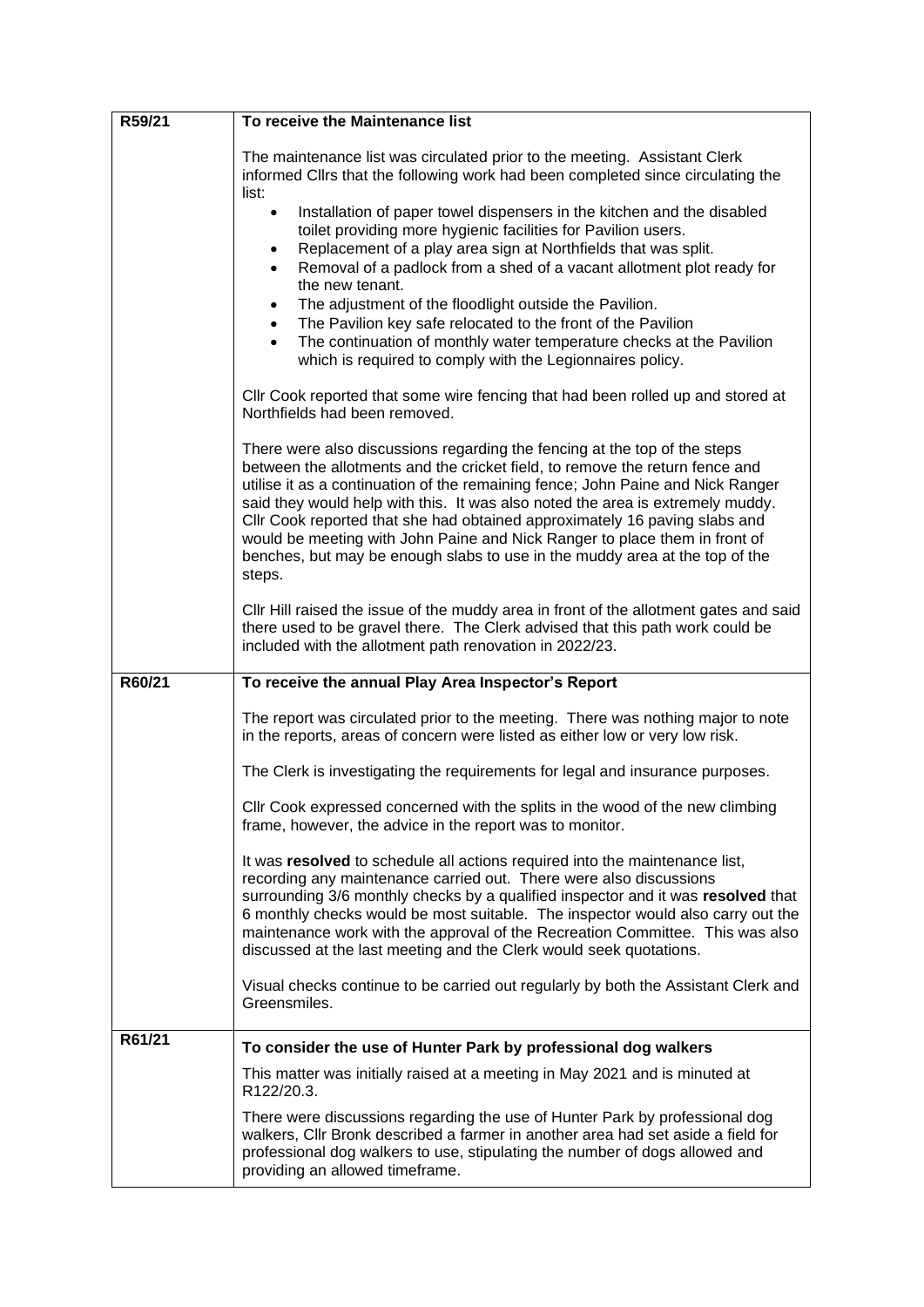|        | Cllr Mitchell suggested a free licence could be issued for professional dog<br>walkers who reside in the village, thus disallowing professional dog walkers from<br>areas outside of the village. Cllr Cook and Cllr Hill noted that there is a<br>professional dog walker from Colden Common who regularly uses Hunter Park<br>with up to 6 dogs at a time.                       |
|--------|------------------------------------------------------------------------------------------------------------------------------------------------------------------------------------------------------------------------------------------------------------------------------------------------------------------------------------------------------------------------------------|
|        | It was resolved that councillors would monitor the situation, noting times and<br>dates, however, no one should be approached at this stage.                                                                                                                                                                                                                                       |
| R62/21 | To receive a report on allotment management matters                                                                                                                                                                                                                                                                                                                                |
|        | A report on allotment management matters was circulated prior to the meeting.<br>This was also discussed at R58/21 with the Assistant Clerk's report. It was<br>further reported that quotations were being sought for the rotovation of plots 9<br>and 25, enabling the plots to be in a fit state and ready to work on for the new<br>tenants on 1 <sup>st</sup> March.          |
|        | A skip is booked for 28 <sup>th</sup> January 2022 and tenants have been informed. The<br>skip would also be utilised by John Paine and Nick Ranger who have also been<br>informed.                                                                                                                                                                                                |
|        | Cllr Pullen said he had walked round the allotments recently and said that work<br>had been carried out on the majority of plots and that it looked like tenants were<br>gathering items ready for the skip.                                                                                                                                                                       |
| R63/21 | To receive and consider changes to the Cultivation Standards document<br>and Tenancy Agreement                                                                                                                                                                                                                                                                                     |
|        | The Chair outlined that he had spent some time amending both documents which<br>were circulated prior to the meeting.                                                                                                                                                                                                                                                              |
|        | <b>Tenancy Agreement</b><br>The only changes made to the Tenancy Agreement were adding the Twyford<br>logo, page numbering and font style. It was resolved that the Clerk/Assistant<br>Clerk would make an amendment to the Tenancy Agreement to include the newly<br>introduced deposit charged to new tenants which would be retained until the end<br>of the Tenancy Agreement. |
|        | <b>Cultivation Guidelines</b><br>The Cultivation Guidelines document had been renamed Allotment Gardens<br>Guidance Document. It was resolved that more work is needed on the<br>guidelines including:                                                                                                                                                                             |
|        | the timescales and number of communications/warning notices given<br>allowing action to be taken sooner.<br>the area around new tenants and the percentage/timescale of plot<br>$\bullet$<br>cultivation                                                                                                                                                                           |
|        | It was further resolved that the Assistant Clerk would continue to monitor the<br>allotments and communicate with tenants, but that an inspection with a Councillor<br>would take place every two months during the growing season. This would also<br>allow the Assistant Clerk to update the Councillor on any concerns or<br>communications made with tenants.                  |
| R64/21 | To receive and consider the proposal from the Allotment Users meeting to<br>introduce a maintenance levy                                                                                                                                                                                                                                                                           |
|        | A report was circulated prior to the meeting. It was outlined that the allotment<br>users requested to seek the approval of the Recreation Committee to introduce a<br>maintenance levy which would be used for maintaining communal areas such as<br>the bonfire area. The suggested amount was £5 to £10 per plot.                                                               |
|        | After discussion, it was resolved that £10 per plot would bring a reasonable<br>amount for such maintenance work and could be used on one occasion or two<br>depending on the work required, any monies left over could also be carried<br>forwarded.                                                                                                                              |